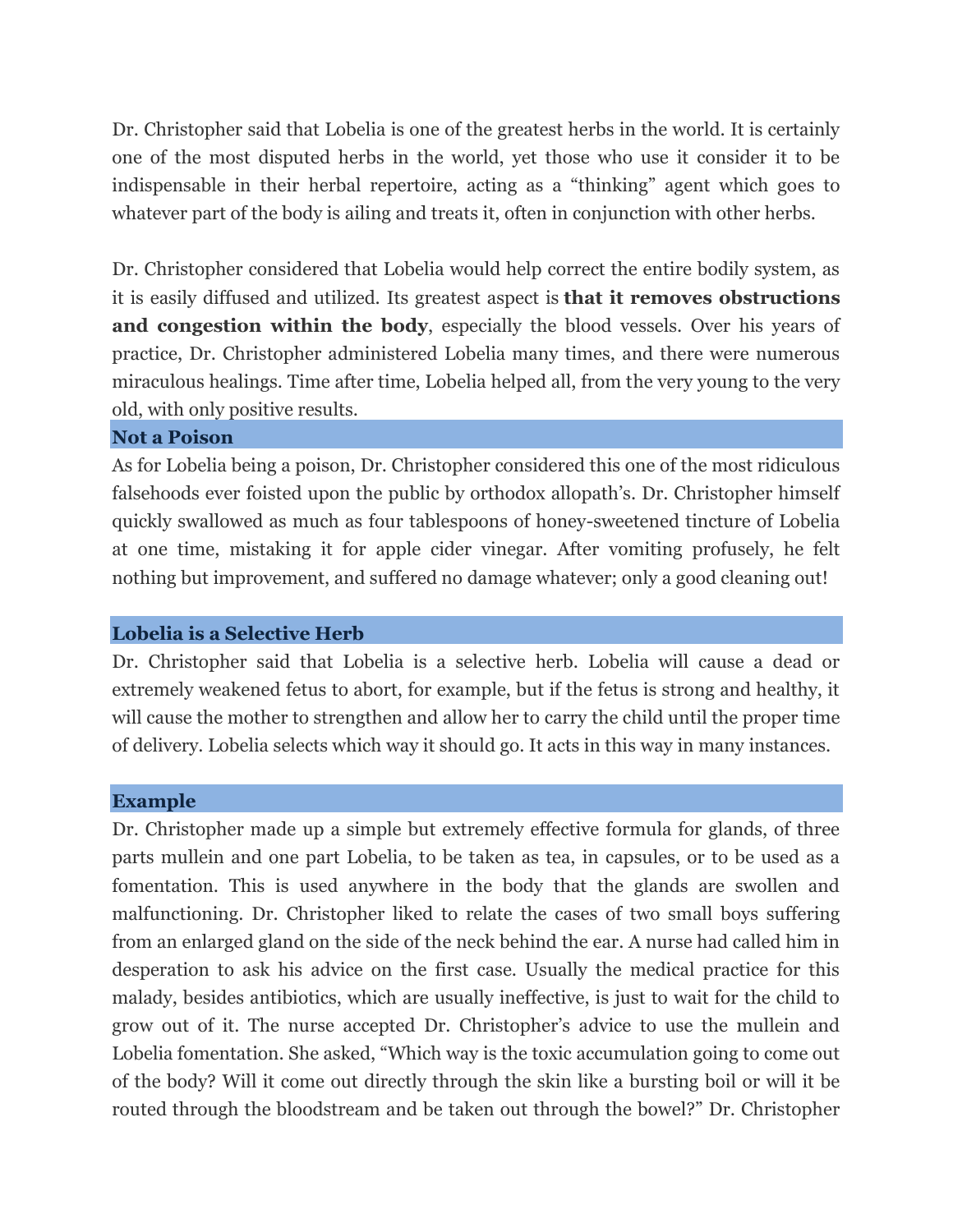replied that he did not know; that it would be "decided" by the Lobelia. If the bloodstream cannot handle the poison, it will be taken out through the skin; otherwise, the bloodstream will carry it out to be eliminated.

The second little boy had a similar swelling behind his ear. His mother called Dr. Christopher and asked him what to do; he gave exactly the same advice, the mullein and Lobelia fomentation. She applied the fomentation as described.

In the first case, the poison gathered up and burst, and it drained out straight through the neck. The boy cleared up and suffered no more from the problem. In the second case, the poison was absorbed by the body and the toxic material eliminated through the bowel.

#### **Another Example**

In another case, this formula was applied as a fomentation to a small boy who had been playing by a trailer. It flipped up and split his scrotum so badly that the family doctor felt that the only solution would be castration. The fomentation was applied and the damage repaired; the boy grew up normal.

We have applied this fomentation to a young boy whose glands became so swollen that he had huge lumps at the back of his neck as well as almond-shaped lumps behind his ears. This had become such a chronic condition that we had little hope of improvement. We applied it to him last thing at night and in the morning, when he awoke, the swelling was absolutely and completely gone. We were so amazed that we decided that we must have this combination in the house at all times!

### **The Case of Lockjaw**

Dr. Christopher was once called out on a case where an old man had a terrible case of lockjaw. The Doctor poured a small amount of the tincture into his mouth through his clenched teeth and within minutes he opened his jaws and was able to thank the Lord for relief. Lobelia solved the effect; when the man could speak, he described working out on his farm, where he stepped on a rusty spike left out in the field by someone years ago. It had penetrated through his boot and now blood poisoning had set in. Dr. Christopher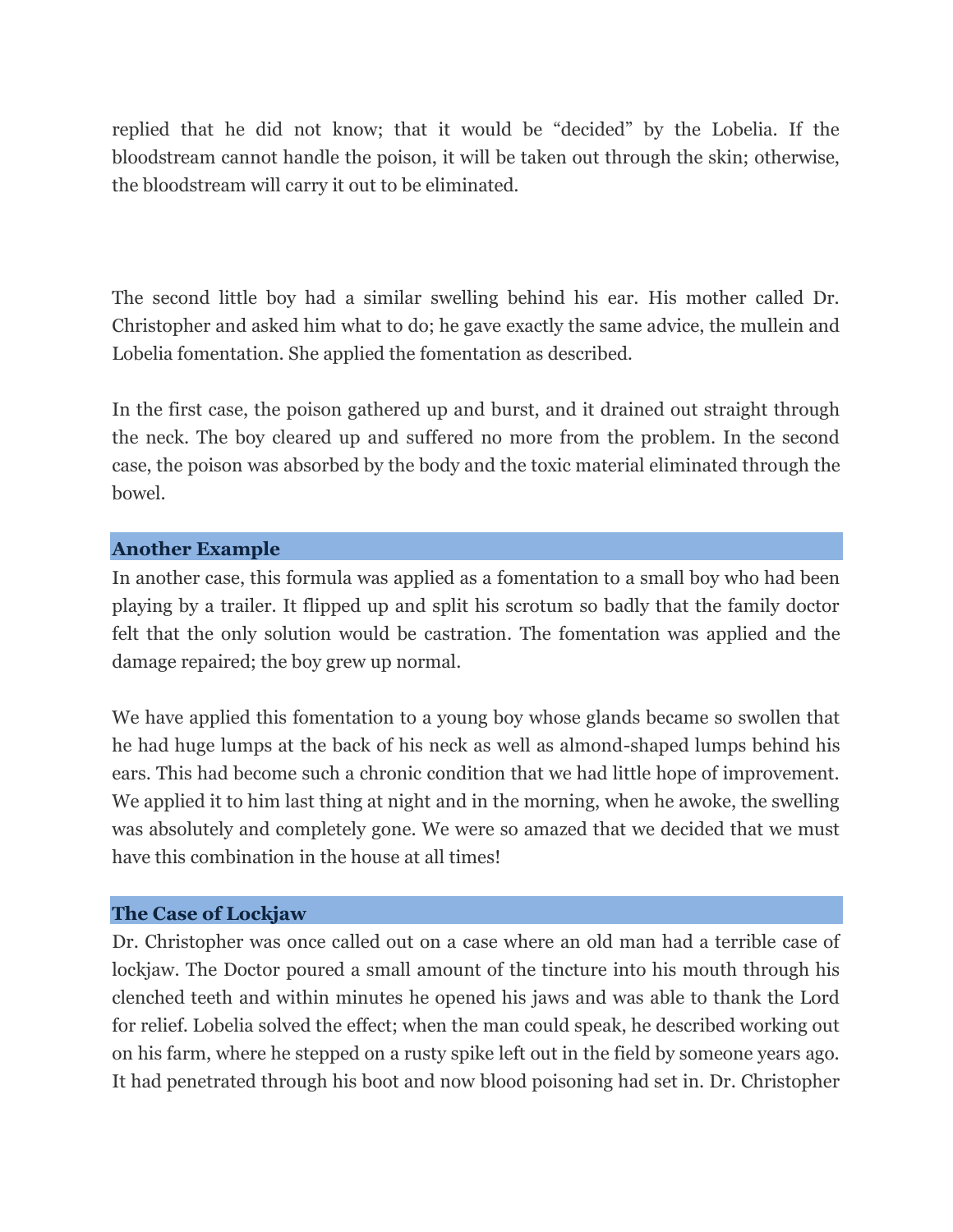then went to work on this cause. He used plantain ointment to draw out the poison, and other herbs to cleanse the bowel and the bloodstream of the poison.

## **Clear Asthma**

Dr. Christopher used the tincture of Lobelia to clear people of asthma, although they had it many years. A couple of young fellows brought an old, old man into the Doctor at about two o'clock one morning in Evanston, Wyoming. The old man had asthma for 26 years. For 20 years of the 26, he had never been able to work. He had not lain in a bed for 20 years. They had to build a special chair so he could sit up at night with his feet stretched out. He had a doctor at the home an average of once a week, either to give him some drug orally to keep him alive, to give a shot, or to administer oxygen. Since the family couldn't locate the doctor that night, they came in desperation to Dr. Christopher.

Since the Doctor did not want a naturopathic physician in town, most people had never heard of such a thing. The young fellows asked, "Do you treat human beings?" The Doctor said yes and to bring him in.

As the man sat down, the Doctor gave him a cup of elder leaf tea to drink gradually. He told him how he had suffered from the asthma. He had been quite independent, but lately they had had to mortgage their home in order to go on with the doctoring. After he had sipped the elderberry tea for about ten minutes, the Doctor gave him a teaspoonful of the tincture of Lobelia.

He waited ten minutes–being sure to be very accurate about this–and gave him a second teaspoonful of the tincture. After another ten minutes he gave him the third.

In 40 years of practice, the Doctor commented, he never had to use the tincture of Lobelia more than three teaspoons full to a patient. He explained that this was so because each time he was called it was at a crisis, at the climax of the disease, the right time for clearing the disease.

They just sat around and chatted. The Doctor had buckets and pans around and, all of a sudden, the man started to heave. This was a little after two o'clock in the morning and he heaved on until five o'clock, for three full hours. At the finish it was dry heaves, but he brought up everything he had eaten for days, plus nearly a cup of phlegm and pus from his lungs and bronchi from yellow to green. After he was done, the Doctor told his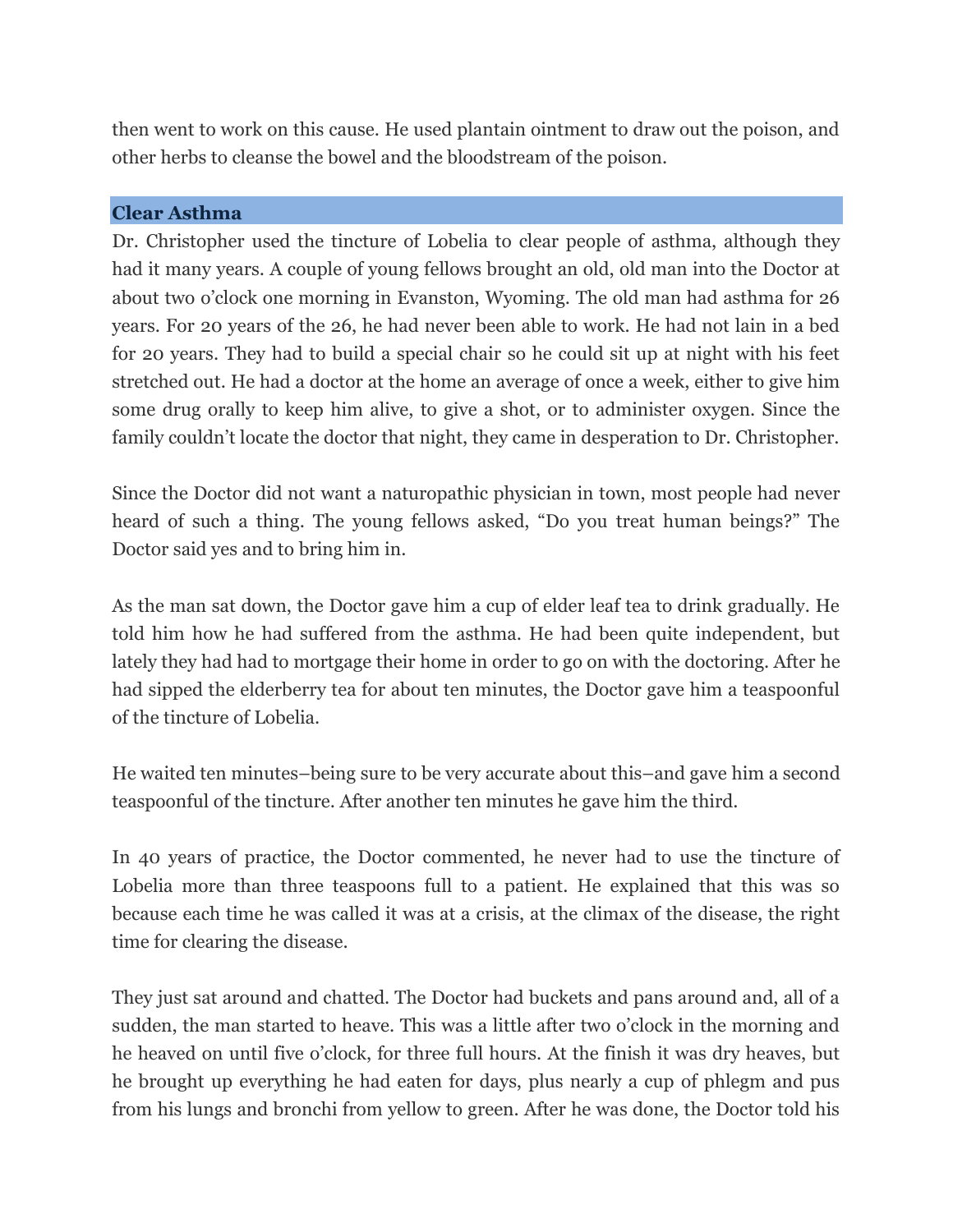son to take him home. "Should I bring him back tomorrow," he asked. "No," answered the Doctor, "It's a do-it-yourself-kit; it's all finished."

They took him in and started to walk him to his chair, but the man said, "No, boys, I'm sleeping in the bed tonight." But, Dad, it'll kill you!" they pleaded. "No, I'm the boss– take me to bed." They were afraid to stretch him out in case he should choke up and die.

This was at five o'clock in the morning. He slept through until five o'clock the next morning–which is 24 hours–then slept on past noon–30 hours he slept!

When he woke up, for the first time in over 20 years he took a deep breath of air. He could take it without choking or coughing, and he said, "I'm healed." The boys were quite pleased about this.

Twenty years later, one of them touched Dr. Christopher on the shoulder in Salt Lake City. He said, "My name's Workman; remember me?" Dr. Christopher said, "No." "We brought our pap into you in Evanston, Wyoming at two o'clock one morning. The Doctor then remembered him. He asked, "What happened to your dad?" The young man answered, "He never had an asthma attack from that day to this, and he went to work as a gardener and never missed a day's work since that time. The family thanks you very much."

*Dr. Christopher reiterated that his program will only work if a person is at a crisis,* at a climax, where they think they are going to die in a few minutes. If a person has a slight asthmatic condition, this would not do them any good.

### **Anti-Miscarriage Formula**

Lobelia is also an important herb in the anti-miscarriage formula. It will do such wonders as seal up a tear in the bag of waters in an instance of a threatened miscarriage. It will also help to expel, without complication, a fetus that is already dead. One lady who was about five-and-one-half months along in her pregnancy began to show signs of bleeding, as if a miscarriage was about to occur. Some women who were assisting her gave her one-half cup of the tea every half hour, while the pregnant woman remained in bed. The woman noticed that the bleeding had not subsided after several hours, so they packed her off to the hospital. No sooner had she arrived in the emergency room and was about to be examined by the doctor, when she expelled a fetus that had been dead for several weeks, unbeknown to her. The doctor was amazed, and questioned the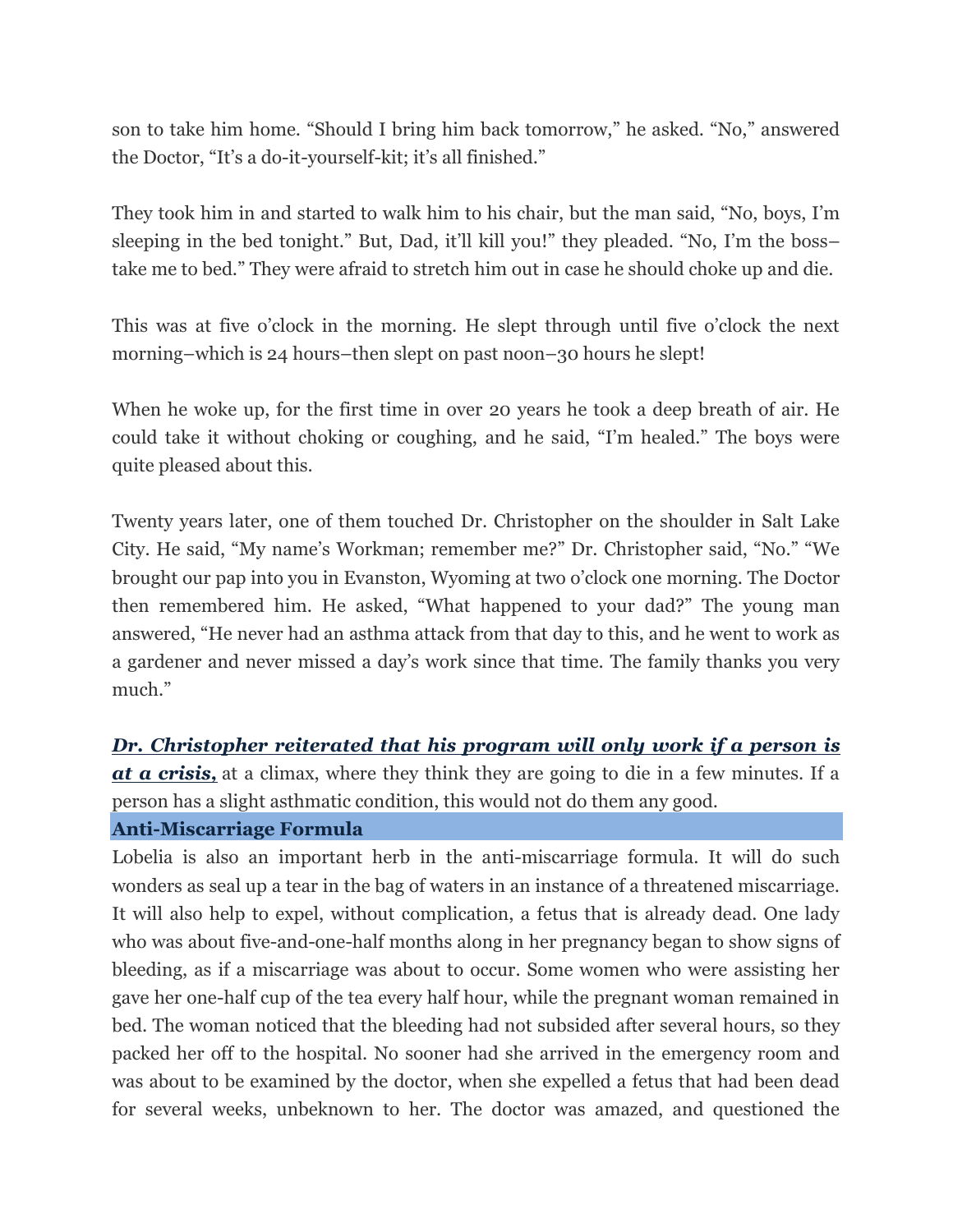attendants about the events leading to this spontaneous abortion. The woman told him about the false unicorn and Lobelia formula. The doctor commented, "Never in all my years of practice have I seen a dead fetus evacuated from the womb in such a clean manner. Usually we have to surgically remove particles of the placenta which adhere to the uterine walls. The herbs you have used are miraculous. I wish I could use them in my practice–but my hands are tied."

#### **HERB OF MANY USES**

Most people agree that Lobelia is a specific treatment for asthma, as well as other bronchial or spasmodic troubles. Because the herb removes obstructions, giving it when an attack comes on will often cause vomiting; matter will accumulate in the stomach which will cause obstructions. When the person vomits, it removes the intestinal blockage and often removes the mucus accumulations in the bronchial system as well. Dr. Nowell told the story of a woman who at 40 years old was pregnant with her first baby. She was suffering terribly with asthmatic spasms, unable to lie in bed, fighting for breath; both she and her husband begged their doctor to stop the cough. They were told that nothing could be done until the child was born.

Dr. Nowell gave them a bottle of tincture of Lobelia, telling her to take a teaspoonful whenever the coughing began. The next morning, the patient told the Doctor that almost immediately after taking the first dose, the patient brought up long, thick masses of phlegm from the lungs the size of a man's fist. No further dose was taken and the patient never had a trace of any chest trouble since and lived a long and fruitful life.

### **Superior Antispasmodic**

Lobelia is in this regard and in other conditions a superior antispasmodic, which is an herb to stop spasms and pains related to spasms. It relaxes the system powerfully, although cayenne should be taken with it to lengthen the duration of the herb's effect. For baby convulsions, place a drop or two of the tincture on the tip of a clean finger and place it in the baby's mouth. This should stop the spasms immediately. The antispasmodic tincture, which combines equal parts of Lobelia, scullcap, skunk cabbage, gum myrrh, black cohosh, and a half part of cayenne, is even more effective. This is also used by the teaspoonful in sweetened warm water for painful spasms of any kind in the body. It should relieve attacks of epilepsy, lockjaw, delirium tremens, fainting, hysteria, suspended animation, etc.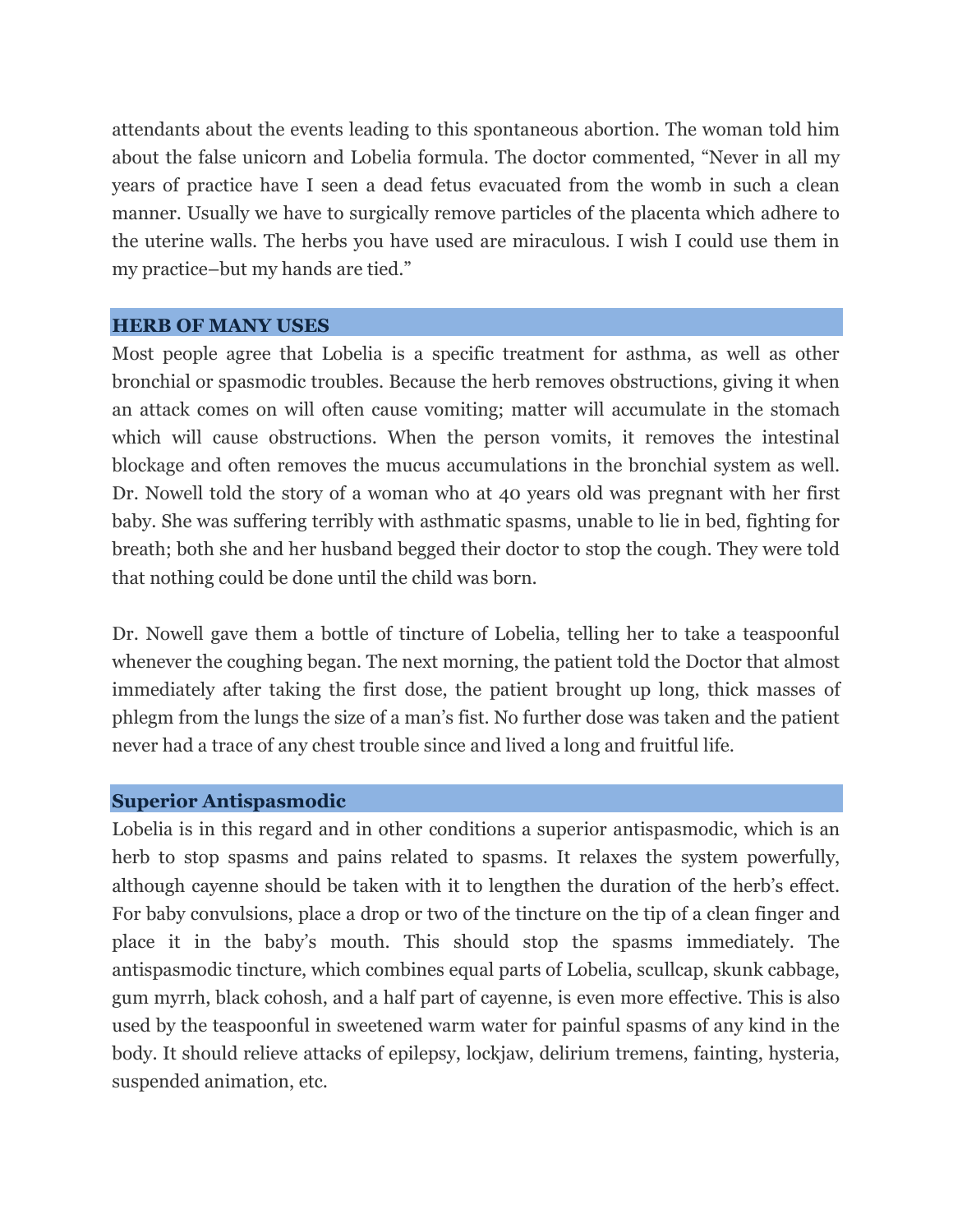The relaxant or releasing quality of Lobelia is related in a case handled by an associate, Richard Schultz M.H., N.D., when a three-year-old child was brought to him, after receiving no help from medical doctors. The little girl was swollen so badly with edema that a person could not see her eyes through the puffiness. Schultz administered previously successful herbal diuretics to no avail. Knowing that she must release these fluids, he administered Lobelia seed tea, one teaspoon three times per day, which gave some immediate pain relief and reduced the swelling gradually, clearing the condition completely within two weeks.

Lobelia is said to be an excellent remedy (and preventative) for infectious diseases. Since most fevers result from obstruction in some part of the system–usually the digestive tract, we have found Lobelia "locates" and removes the obstruction. We have seen this happen many times with the children; they begin to sicken, and you can tell there is something congesting their system. By removing the congestion, you remove the cause of the illness. Lobelia can be used as an enema to remove congestion from the body via the colon. When Lobelia causes vomiting, Malstrom claims, it usually signals a cleansing process in the body expelling debris that cannot be expelled in any other way (Malstrom:94). He considers it an effective remedy in scarlet fever, measles, whooping cough, mumps, and other contagious diseases. It gives almost immediate relief from suffocating mucus and phlegm that has accumulated in the respiratory tract and which is often associated with these diseases (Rose:Herbs:77). In connection with infectious diseases, Dr. Christopher told a story about one of the most contagious of them allmononucleosis. A woman, an elderly student of Dr. Christopher's, was in contact with the disease with the employees she worked with at a nursery hothouse. Since all of them had been using the company drinking fountain, all of them were exposed to the disease, and there was almost a complete turnover in employees because of it. The lady tried to locate Dr. Christopher to ask what she should take to prevent getting the disease, but he was away lecturing. She took a bottle of the tincture to work with her, and took two drops in a teaspoonful of distilled water every 15 or 20 minutes. Out of all the employees, she was the only one who did not get mononucleosis! Dr. Christopher thought that she might have needed to drink a teaspoonful every so often, as he thought more might be needed to do the job!

Often a person who has a fever coming on will take the teaspoonful of tincture of Lobelia with a glass of water. After vomiting, the fever breaks and the person is able to go about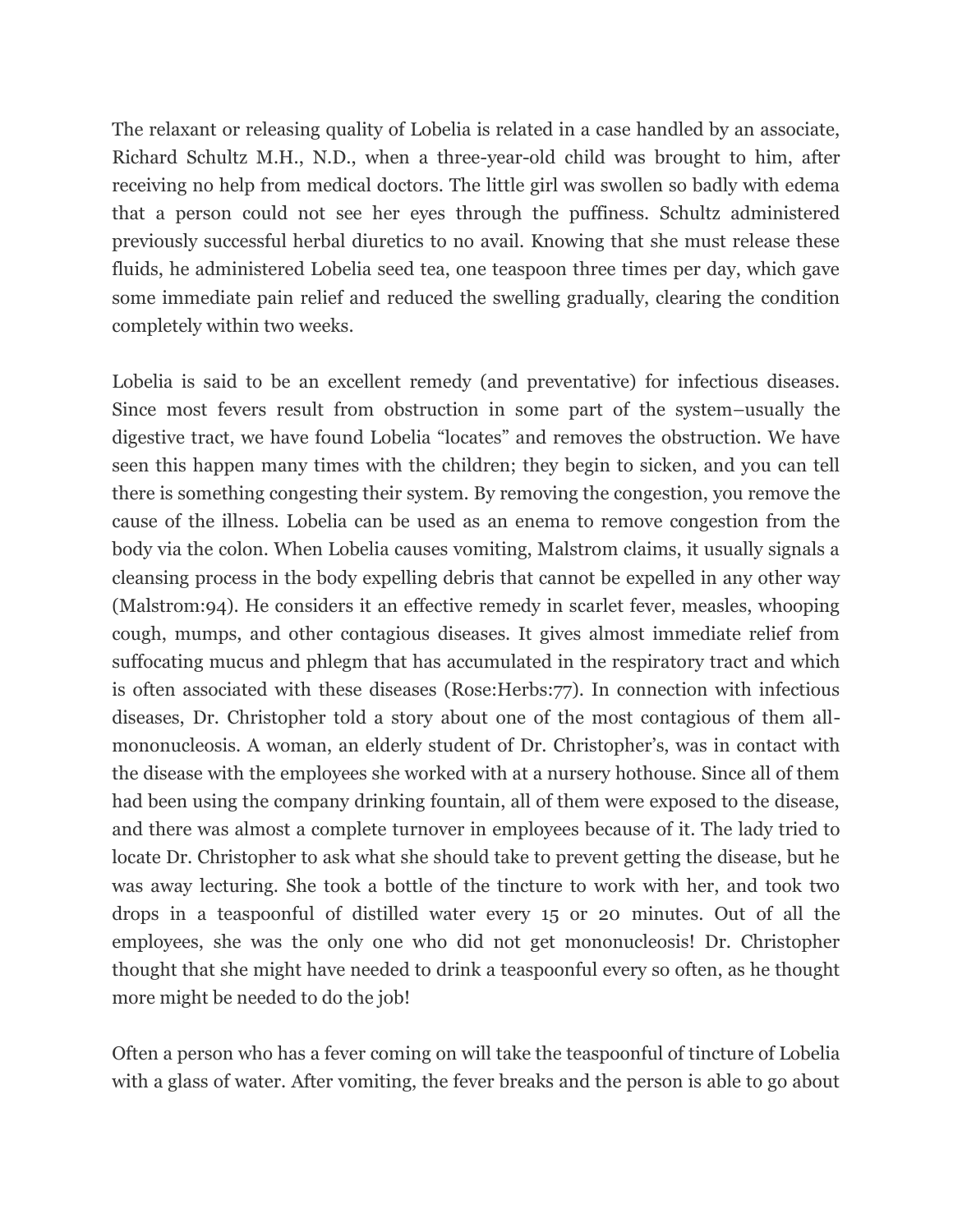his regular duties. Dr. Christopher said that Lobelia is an anti-infection herb as well as a relaxant.

## **Important in the Relief of Pain**

It is also very important in the relief of pain. **However, we must stress here that the pain should be of an acute nature and not simply a minor irritation.** We feel that there are other herbs of a less potent nature, such as Catnip, which will alleviate pain without requiring the skillful and knowledgeable use that Lobelia does. However, in accidents Lobelia can help immediately. Once a student of Dr. Christopher's smashed his finger with a hammer. He immersed the injury in tincture of Lobelia and the pain subsided in seconds. Terrific pain from muscle over-exertion has been abated by massaging Lobelia into the affected muscles. People writhing in pain and rolling on the floor have been immediately calmed with the administering of one-half teaspoonful of tincture of Lobelia. When there is acute swelling, such as with bolls or inflammation, an external rub of the tincture or a poultice of the bruised herb mixed with flaxseed or bran, suitably moistened, will relieve the pain.

However, used as a sedative, Lobelia depressives the spinal cord function excessively.

# **Lobelia seems to have been a specific for poisoning from various reasons.**

It is used in cases of hydrophobia, where a mad animal bites a human (we suppose that it could be used for animals who have been bitten as well). Give the tincture by the teaspoonful, give the tea as an enema, and rub the tincture over the bitten part. Emesis may result as the poison is eliminated from the body, but the rabies should cause no harm. For tetanus, follow the same procedure. In fact, when any poison is ingested, if you feel that the care of a doctor is not required but you would like to administer something to remove the poison, Lobelia is the answer.

### **There are various other uses for Lobelia.**

- 1. For pleurisy, you can give Lobelia and pleurisy root for a certain action.
- 2. For earache, place a few drops of warm Lobelia tincture in both ears (even if only one is aching, put the tincture in both) and plug with cotton. You can put oil of garlic in first.
- 3. Of course, combinations such as B&B Tincture or the antispasmodic tincture, both of which contain Lobelia, will do the job as effectively or perhaps even more effectively.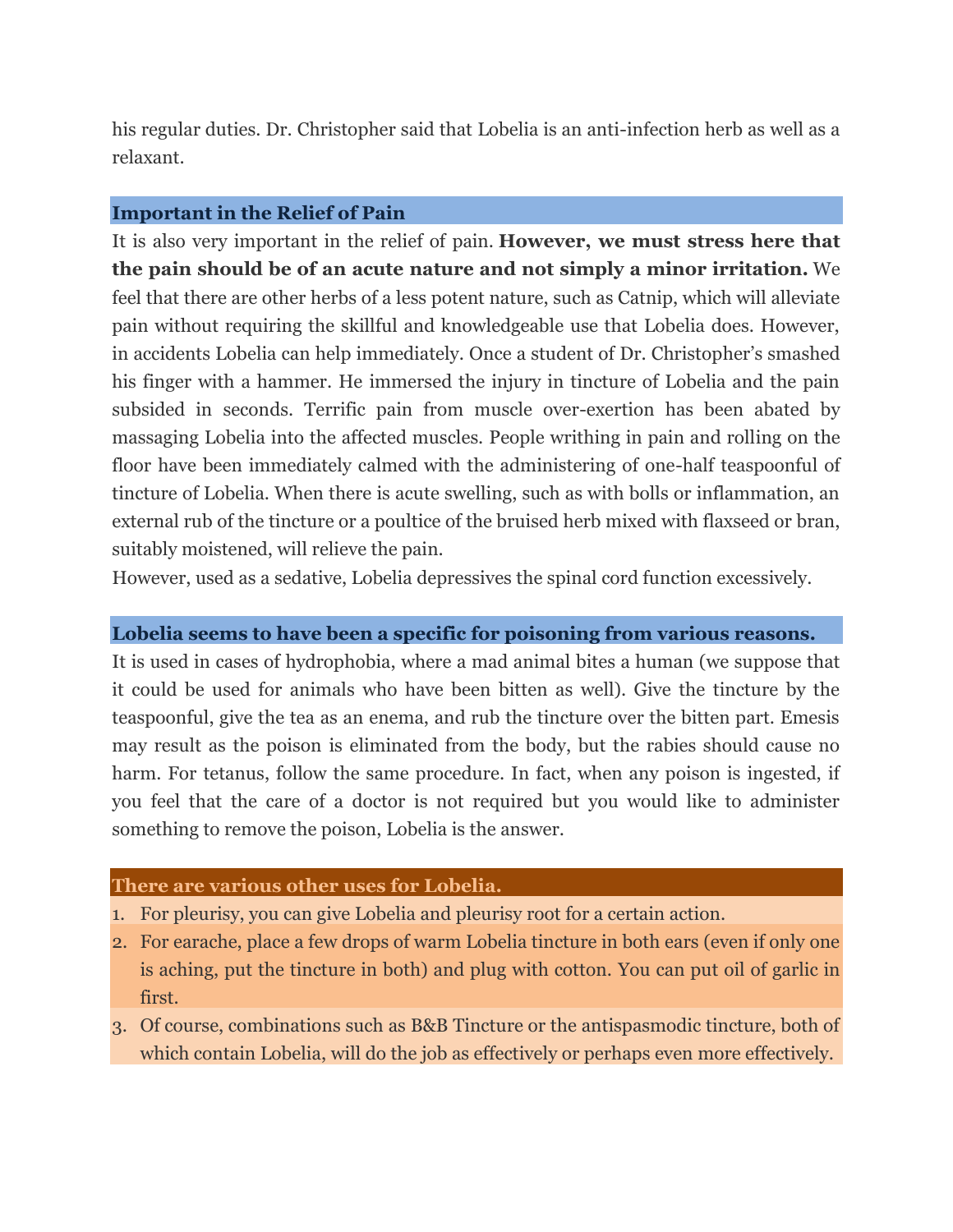- 4. For any external problems, such as irritations, swellings, inflammations, boils, and so on, make a mixture of one part Lobelia and two parts Slippery Elm; moisten to make a thick consistency, and apply.
- 5. For liver problems, Lobelia is mixed in equal parts with pleurisy root, catnip, and bitter root; these herbs are made into tea and taken by the tablespoon every couple of hours.
- 6. Lobelia is used in the case of mumps; when catnip enemas and Lobelia are given, mumps usually have very little effect on males, although there is usually concern when males contract the disease. The illness will disappear, after mild symptoms, within five days (Malstrom:94).
- 7. Lobelia reduces palpitation of the heart, and it is in this regard that many herbalists use the plant.
- 8. Lobelia is employed in midwifery to alleviate rigidity of the pelvic musculature during childbirth
- 9. It is taken internally to help break the smoking habit, as the action of the alkaloid lobeline greatly resembles the action of nicotine. For this reason, doses of lobeline sulfate are incorporated in tablets of lozenges that are intended to aid in breaking the habit.
- 10. Lobelia is helpful in meningitis, hepatitis, peritonitis, nephritis, etc.
- 11. Used in very small doses, frequently given it can raise a vigorous perspiration, being a diaphoretic, after which a long sleep of ten to twelve hours often follows. When the patient awakes, he is either cured of his illness or feels greatly improved.
- **LOBELIA POISONING?**

With so many applications of the herb, and with the virulent claims that Lobelia is a poison, it might be well to discuss the history of Lobelia and poisoning.

From the beginning of its use, Lobelia was labeled a poison by Thomson's enemies. Although no deaths have ever been proven to have been caused by Lobelia, there are certain symptoms when much of the herb is taken. These include great dejection, exhaustion, mental depression; nausea and vertigo; contraction of the pupil; profuse clammy salivation; dryness and prickling of the throat; pressure in the esophagus with a sensation of strong vermuclar motion; sensation as of a lump in the throat; incessant and violent nausea with pain, heat, and oppression of the respiratory tract; vomiting, followed by great prostration; violent and painful cardiac constriction; griping and drawing abdominal pains; increased urine, easily decomposing and depositing much uric acid; violent racking paroxysmal cough with expectoration; small, irregular, slow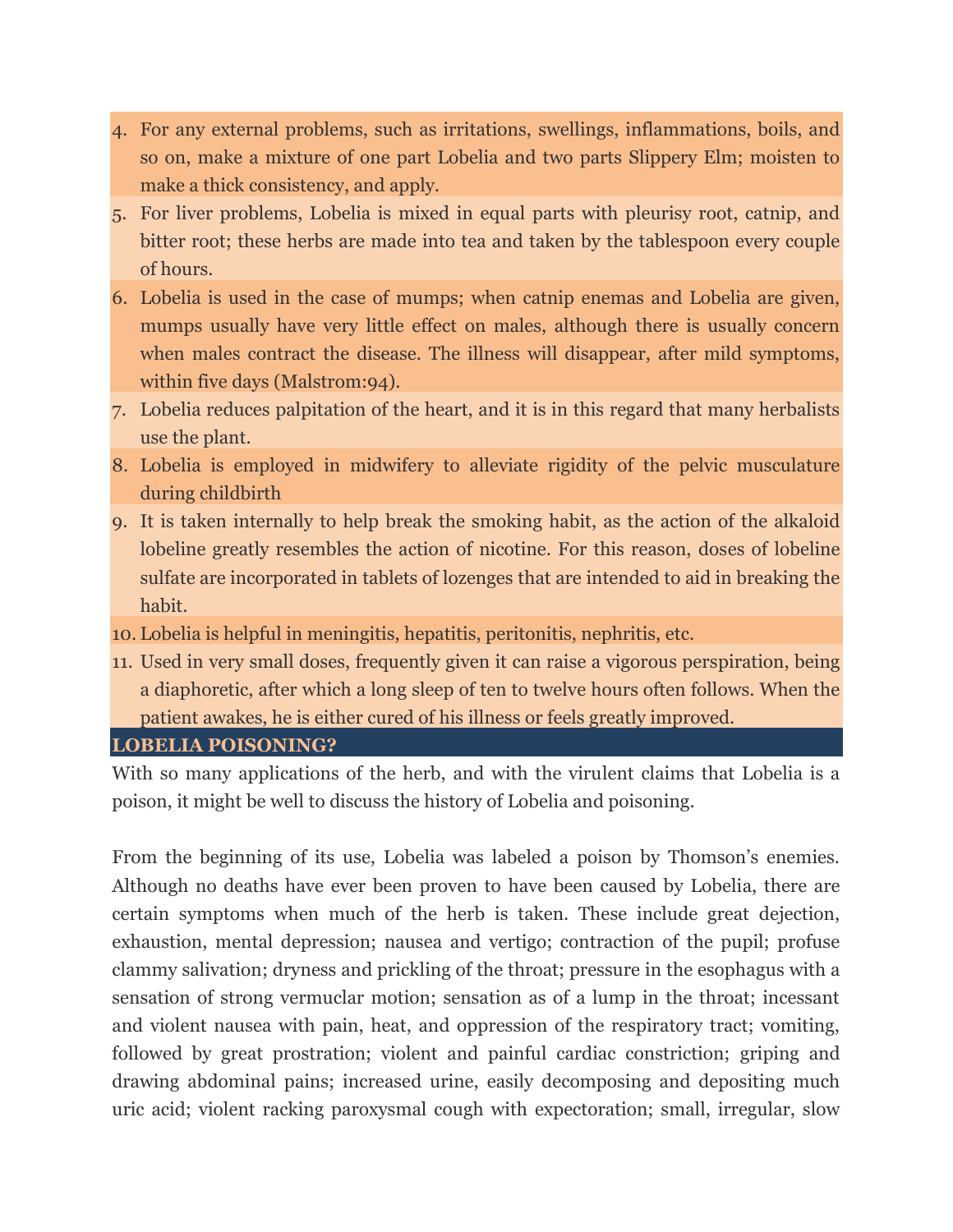pulse, general weakness; violent spasmodic pains, with paralytic feeling, weariness of the limbs, with cramps in the gastrocnemii, and sensation of chill and fever (Millspaugh:388).

We have experienced many of these symptoms upon taking much Lobelia, however, we nor anyone else have ever experienced the last one: death, preceded by insensibility and convulsions. The critics' great question is whether the effects of Lobelia are a cleansing crisis or simply a poison effect on the body.

Do people improve after the vomiting sequence from the herb?

Is this improvement a healing; is it relief from illness?

Herbalists with sufficient Lobelia experience will affirm its benefits. Some people say they never experience the weakness and giddiness, only a tobacco-like irritation until the vomiting occurs. Moore treats the subject rather humorously.

"The presumption that a patient should puke his or her brains out and then take even more Lobelia is past my understanding…The pedantic idea that Lobelia cannot be poisonous is clearly antithetical to the facts. I know of one genial addlepate who was rushed to a hospital in Los Angeles in near coma, turning strange colors from respiratory failure, after attempting a Thomsonian 'cleansing' emetic" (Moore:98).

We should not simply dismiss the fact that Lobelia sometimes has greatly distressing effects on individuals; as all of us know, herbs react differently upon different people.

For this reason, we usually recommend two things. One is that people taking Lobelia should do so for distressing situations that cannot be handled by other means. If a mother is unable to deliver her infant and has suffered many hours of unproductive labor, this is a situation worthy of using a strong medicine. If a person can hardly breathe due to asthma distress, this again would merit the use of the herb. Dr. Christopher said that the herb simply won't work unless a person is at a crisis.

We discourage people from using the herb for simple, everyday problems that can be solved using a milder herb that requires less skill in administration.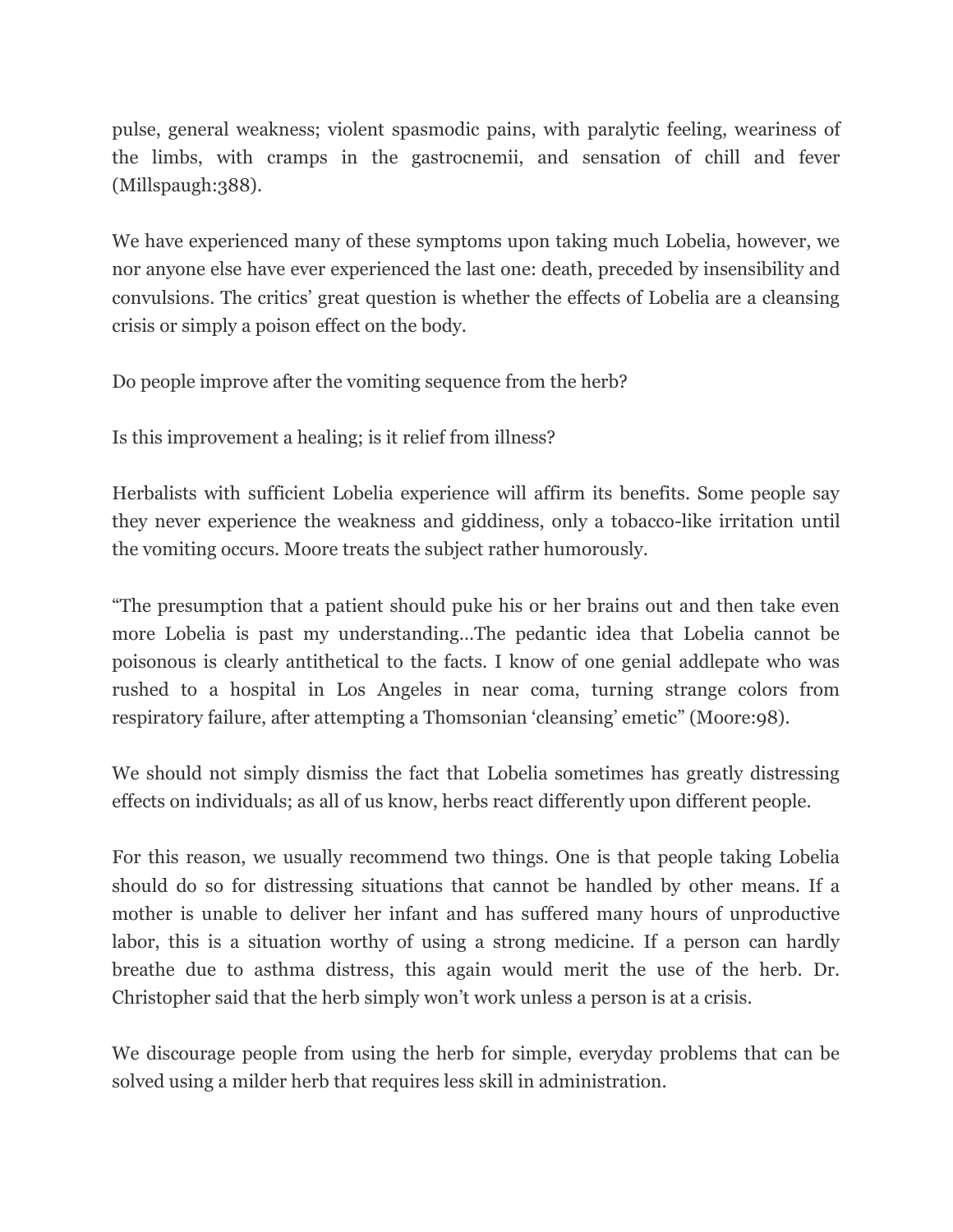The second condition we like to apply is that a skilled person administer Lobelia. This doesn't mean a doctor necessarily; it doesn't even mean an herbalist or a naturopath. But it means someone sufficiently knowledgeable and skilled in the application of herbs that they don't overdose with Lobelia. As Brigham Young said, the best doctor is someone with the gift of the Holy Ghost who can discern what is wrong with a person and then discern what is best to overcome it.

Dr. Commichaux, a noted reflexologist in Salt Lake City, warned us not to use Lobelia except in the case of heart palpitations. We do think, however, that Dr. Christopher's use of the herb in small amounts mixed with others in formulas, to act as a carrier is certainly within the limits of good application. What we are concerned with is people using the herb excessively without proper cause and without adequate skill. Most really potent medicines require this same skill; **this doesn't mean that Lobelia is dangerous, but simply that it is powerful.**

In 1981, Dr. Christopher's staff called the Division of Toxicology of the Food and Drug Administration in Washington D.C. At that time the FDA was removing Lobelia from the shelves of herb and health stores, claiming that it was a poison. Shortly thereafter the agency discontinued its illegal action, although we understand that the FDA still considers it a poison and in 1986 is renewing its efforts. Dr. Christopher's staff spoke with Dr. Sara Henry at that office to find out what sort of criteria the FDA uses to classify Lobelia as a dangerous drug. Dr. Henry graciously looked through the files on Lobelia, although she mentioned that there were so many substances for the FDA to investigate, only a limited amount of time could be allotted for the judgment of each one. She mentioned that Lobelia contains lobeline, "a poisonous alkaloid possessing properties similar to those of nicotine." Lobeline itself was not considered extremely toxic, however.

There was almost no research in the file on the use of Lobelia by human beings. There was simply not very good clinical data available to the FDA. They relied mostly upon written sources, such as books dealing with poisonous plants. Dr. Henry said that using Lobelia was dangerous because if people used it as an emetic, perhaps 99% of the people might vomit, while 1% might retain the lobeline within their systems and become poisoned. However, this 99% figure was purely hypothetical.

Dr. Henry considered that there were much better expectorants and emetics nowadays whose dosages are measured and whose purity could be controlled. Dr. Henry